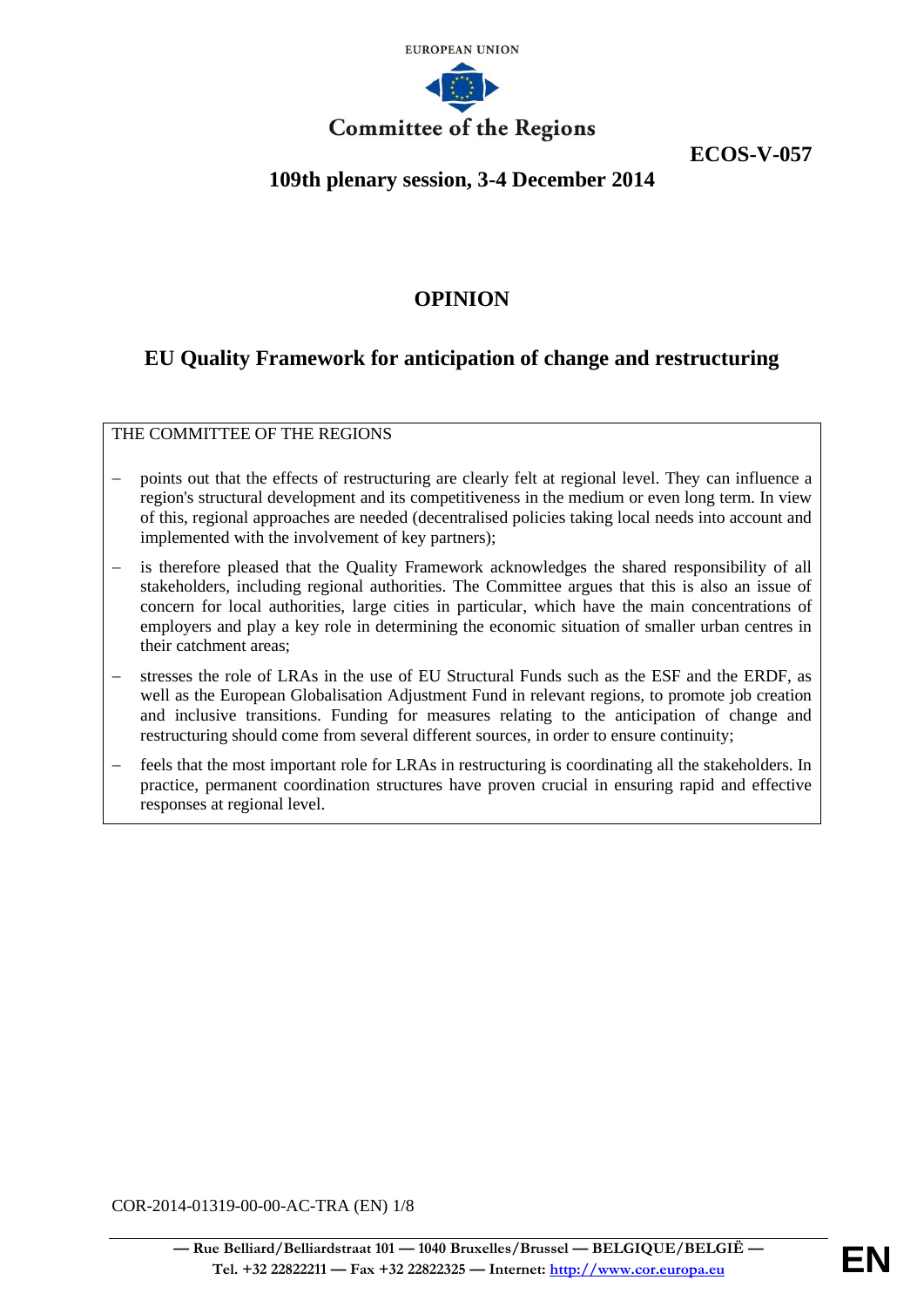## **Rapporteur**

Pavel Branda (CZ/ECR), Deputy Mayor of Rádlo

#### Reference document

Communication on the EU Quality Framework for anticipation of change and restructuring COM(2013) 882 final

COR-2014-01319-00-00-AC-TRA (EN) 2/8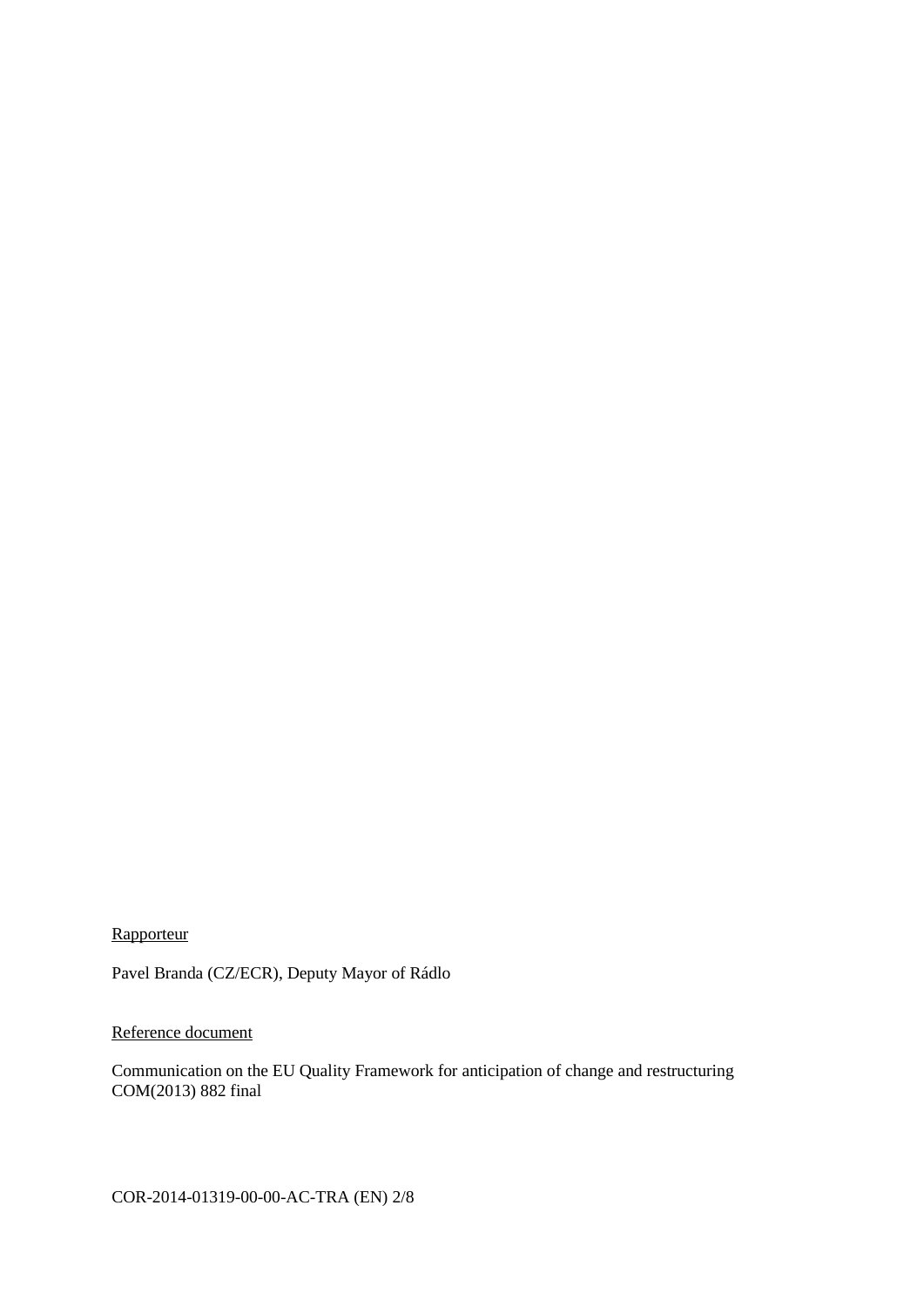## **Opinion of the Committee of the Regions – EU Quality Framework for anticipation of change and restructuring**

#### **I. GENERAL COMMENTS**

#### THE COMMITTEE OF THE REGIONS

#### *Relevance to the local and regional level*

- 1. points out that restructuring and structural change are generally seen as an integral part of natural economic development;
- 2. points out that the effects of restructuring are clearly felt at regional level. They can influence a region's structural development and its competitiveness in the medium or even long term. In view of this, regional approaches are needed (decentralised policies taking local needs into account and implemented with the involvement of key partners)<sup>1</sup>;
- 3. points out that restructuring hits the less developed regions particularly hard, as they usually have a less competitive and innovative industrial fabric and high levels of unemployment, making it necessary to give special attention to this type of region;

#### *An approach involving all key partners*

- 4. is therefore pleased that the Quality Framework acknowledges the shared responsibility of all stakeholders, including regional authorities. The Committee argues that this is also an issue of concern for local authorities, large cities in particular, which have the main concentrations of employers and play a key role in determining the economic situation of smaller urban centres in their catchment areas;
- 5. notes that shared management is an essential prerequisite for the success of the proposed approaches. The EU, too, should support the strengthening of partnerships between all the important players. The State and regional/local authorities also have a key coordinating role to play, given that employees and employers often have different perspectives on restructuring processes;

1

See the draft summary of the study by the Eurofound foundation on the Effects of regional restructuring and approaches for dealing with its consequences, presented at a consultation session by the rapporteur with key partners on 30 June 2014 in Brussels.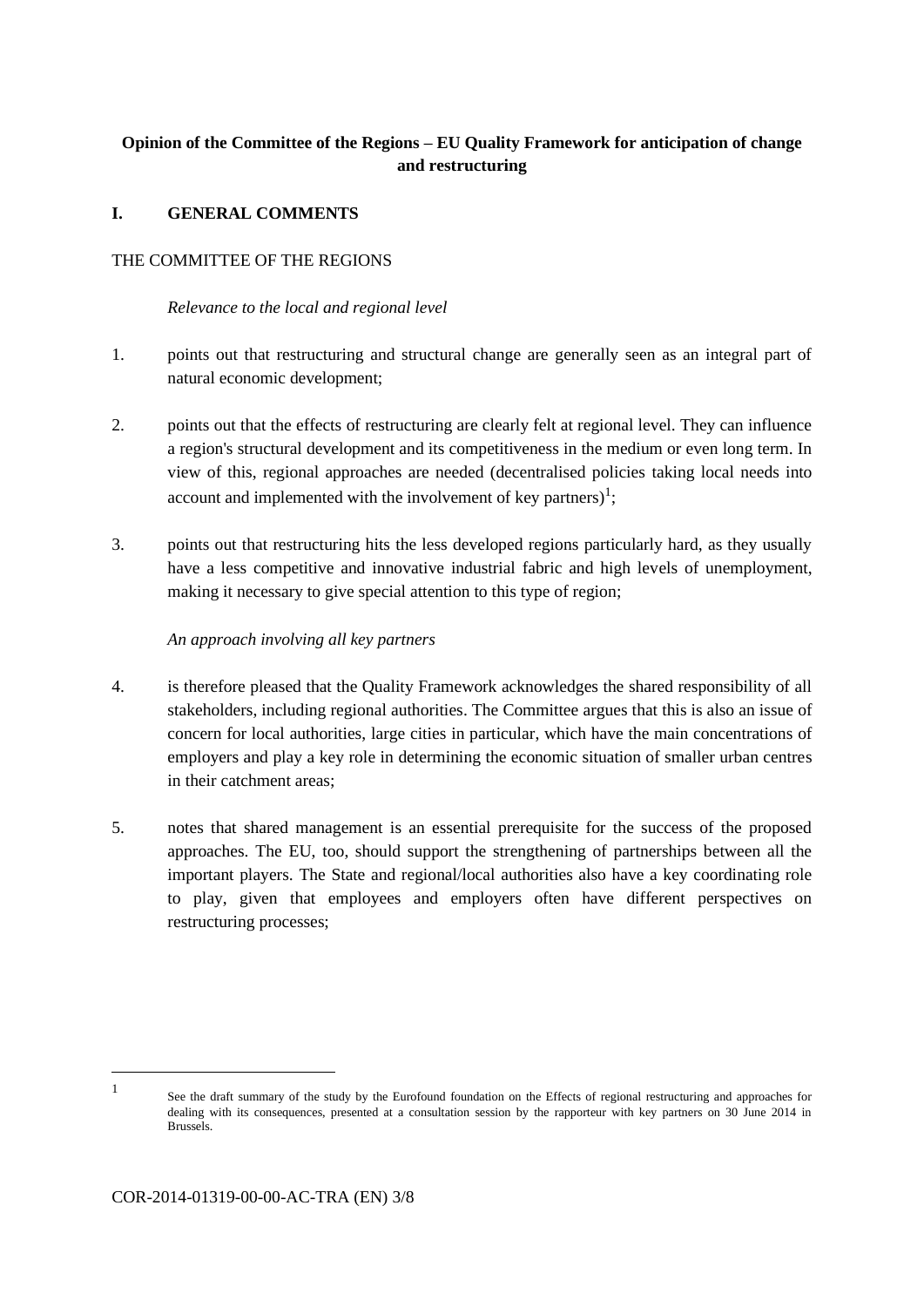*Link with the objectives of the Europe 2020 strategy*

6. feels that in order to successfully implement the Europe 2020 strategy, it is essential in the current socio-economic climate to focus all efforts on boosting employment (creating and maintaining jobs);

#### *Targeted anticipation of change (internal market/requisite skills)*

- 7. attaches great importance to anticipating change and the adaptability of all stakeholders. There are three issues here:
	- completing the EU's internal market and promoting EU employment;
	- helping employees, job seekers and, more broadly, all economic stakeholders to acquire and fine-tune the skills they need throughout their active lives (ability to anticipate change, self-assessment, creativity, autonomy and entrepreneurship);
	- improving working conditions as job insecurity and restructuring can hinder competitiveness;

#### *Role of the EU*

- 8. welcomes Commission-led initiatives such as the European Monitoring Centre on Change (EMCC) or the European Restructuring Monitor  $(ERM)^2$  and proposes these be further strengthened with, for example, tailor-made consultancy for local and regional authorities in specific situations;
- 9. also appreciates the focus in Eurofound research activity on the regional consequences of restructuring, thus effectively addressing the lack of information in this field over the last few years;
- 10. welcomes the fact that the Commission lists in its communication the best practices that it suggests should be adopted on a voluntary basis. It further recommends that the Commission address the calls by the European Parliament and the Committee of the Regions<sup>3</sup> to revise the legislative framework on the information and consultation of workers in relation to anticipation and management of restructuring, the shortcomings of which the Commission discusses itself in this communication;

 $\mathcal{L}$ For example, see the European Foundation for the Improvement of Living and Working Conditions (Eurofound) database on restructuring support instruments, which provides information on measures taken in EU Member States and Norway.

<sup>3</sup> See point 12 of the CoR resolution on its political priorities for 2014 based on the legislative and work programme of the European Commission (RESOL-V/009, 29.11.2013) and point 29 of the CoR opinion on CARS 2020 (ECOS-V/039, rapporteur: Mr Buchmann (AT/EPP), 8 October 2013).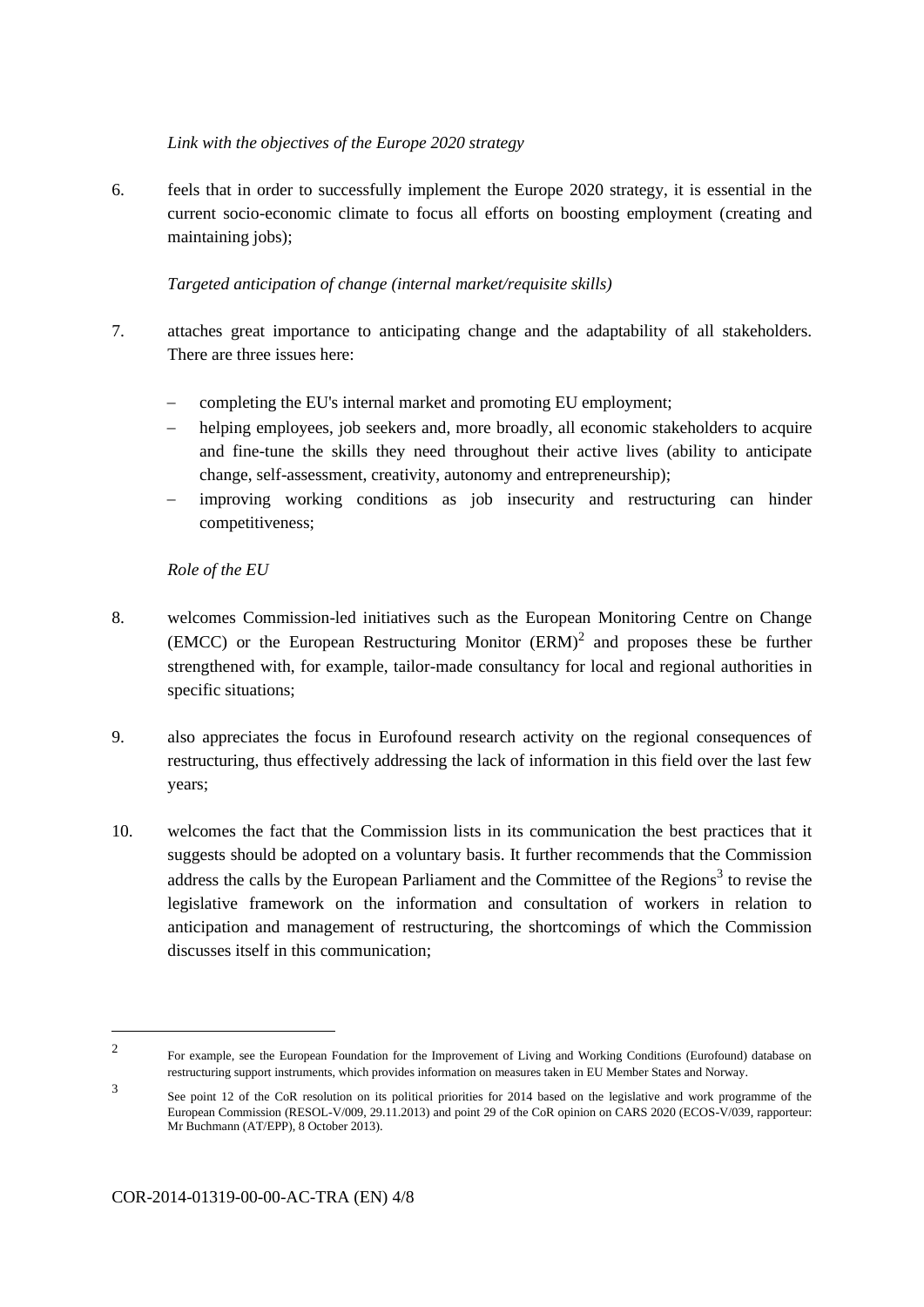11. recommends that the Commission cooperates with all interested stakeholders when evaluating Quality Framework implementation, while ensuring that this process also takes into account existing procedures or agreements between partners in each of the Member States;

#### *Subsidiarity and proportionality principles*

12. points out that the Commission's proposed Quality Framework, comprising a set of recommendations and best practices, that the Commission recommends be adopted on a voluntary basis, makes no reference to a specific legal basis in the treaties and constitutes a sui generis legal instrument that is also not explicitly provided for in the treaties. As a result, the Commission's approach does not allow the European Parliament to express a useful position. However, given that the Commission's proposal is within the scope of the competences shared between the EU and the Member States regarding social policy, as set out in Articles 151 and 153 TFEU, and that exchanges of experience and best practices at EU level offer clear added value, the proposal appears to be consistent with the subsidiarity and proportionality principles;

#### **II. POLICY RECOMMENDATIONS**

#### **The role of local and regional authorities in anticipating change**

#### *Mapping of jobs and skills needs*

13. highlights the role that LRAs play in forecasting skills needs and matching them with labour market needs<sup>4</sup> through measures in the areas of education, training and support for young entrepreneurs in particular. The Member States should be aware of this role and provide LRAs with the right resources to facilitate the transition of young people from education into employment, since local authorities in particular often have a role as service providers in education, training and employment<sup>5</sup>;

#### *Promotion of mobility*

14. reiterates the fact that issues such as professional mobility or balancing supply and demand on the labour market at local level have a critical impact on the effectiveness of restructuring mechanisms. Workers' mobility should be fostered through the provision of personalised job– seeking services, work experience and training courses so they can adapt their skill set to the

<sup>4</sup> In response to the Europe 2020 strategy monitoring platform's survey evaluating the "Agenda for New Skills and Jobs" flagship initiative, the majority of local and regional authorities surveyed felt that the economic crisis had accelerated structural change in labour markets, while increasing unemployment and exacerbating the mismatch between available skills and employers' needs.

<sup>5</sup> COR-2014-00111 – Opinion on a Quality Framework for Traineeships.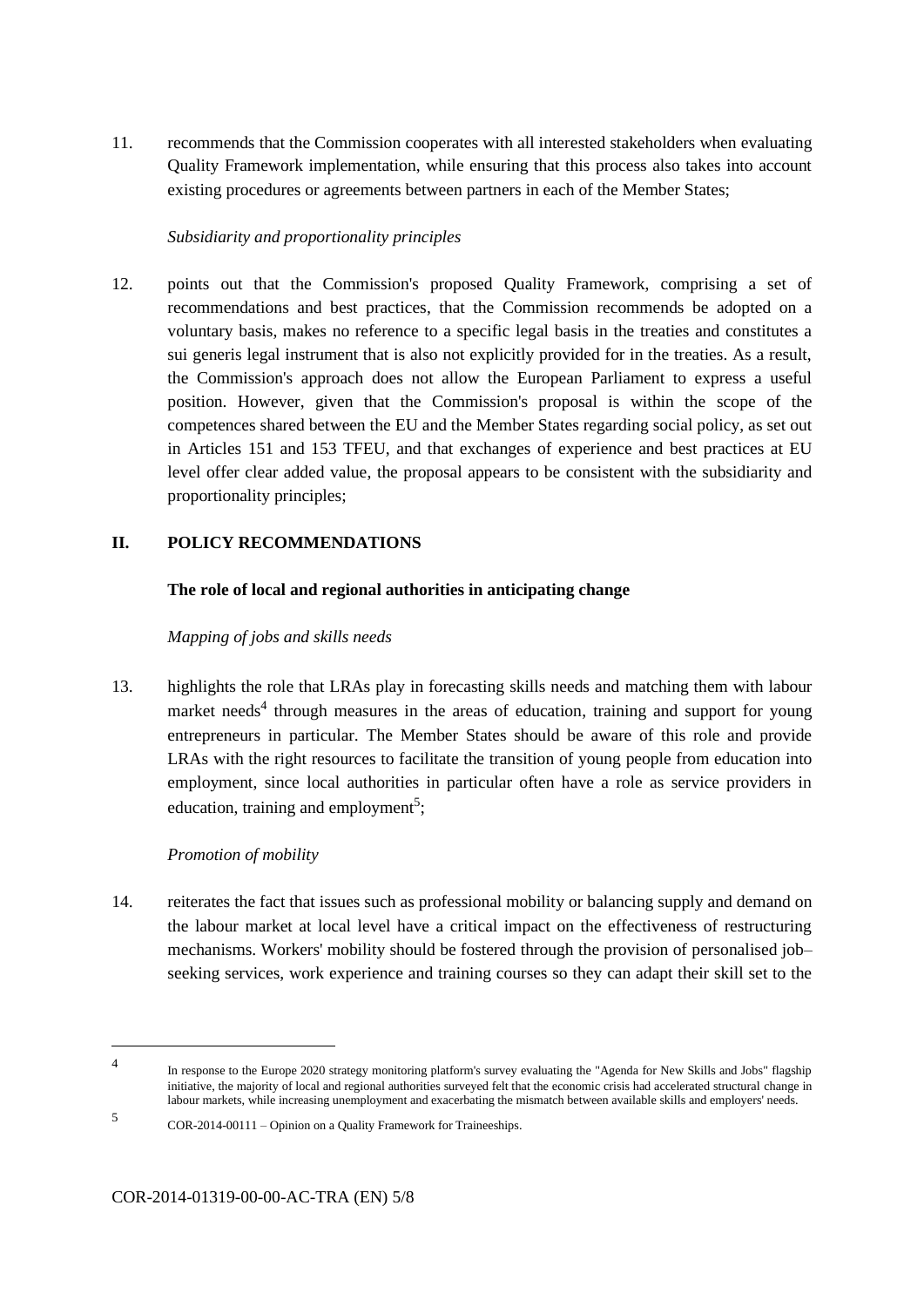requirements of the labour market<sup>6</sup>. This particularly applies to specific groups facing longterm unemployment (young people, low-skilled workers, older people, migrants and the disabled);

- 15. for border regions, stresses the importance of promoting true cross-border labour mobility by removing barriers in labour law and social security (eradicating tax barriers, exporting unemployment benefits and making pension rights transferable)<sup>7</sup>. LRAs can also play an important role in the field of advice for commuters using the EURES services or existing cross-border structures<sup>8</sup>;
- 16. encourages local authorities to cooperate more closely on exchanging information on job opportunities in a given local or regional labour market. Joint action to promote individual mobility and exchange labour market information could boost employment in occupations where there is high demand and a lack of training at local or regional level;

#### *Promotion of regional economic adaptation*

- 17. welcomes the European Commission's communication on a European Industrial Renaissance (COM(2014) 14) presented in January 2014 and invites the Commission to incorporate the anticipation of change and the management of restructuring as active measures to support broader European industrial policy. Structural changes have an impact on industry in regions and cities. We therefore think that any discussion of structural change must also tackle the role of industrial and regional policies in the anticipation of these changes;
- 18. stresses the role of LRAs in the use of EU Structural Funds such as the ESF and the ERDF, as well as the European Globalisation Adjustment Fund in relevant regions, to promote job creation and inclusive transitions. Funding for measures relating to the anticipation of change and restructuring should come from several different sources, in order to ensure continuity;
- 19. underlines the importance of research and innovation strategies based on smart specialisation (RIS3) for enabling the changes prioritised by regions. By its very nature, an RIS3 is a process intended to achieve changes to the business environment first and foremost, helping regions to gain access to the best innovation skills and the best partners. The European cooperation emphasised in RIS3 processes adds considerable value to the implementation of structural changes;

<sup>6</sup> CdR 340/2006 fin – Outlook Opinion of the Committee of the Regions on Success factors for local and regional restructuring strategies.

<sup>7</sup> CDR1186-2012\_00\_00\_TRA\_AC – The role of local and regional authorities in promoting growth and boosting job creation.

<sup>8</sup> 87% of the replies to the survey on "Mid-term evaluation of the EU 2020 strategy from the perspective of cities and regions" suggested that cross-border relations should be taken into account and that strategies (including target setting) should link regions based on geographical proximity and interconnections.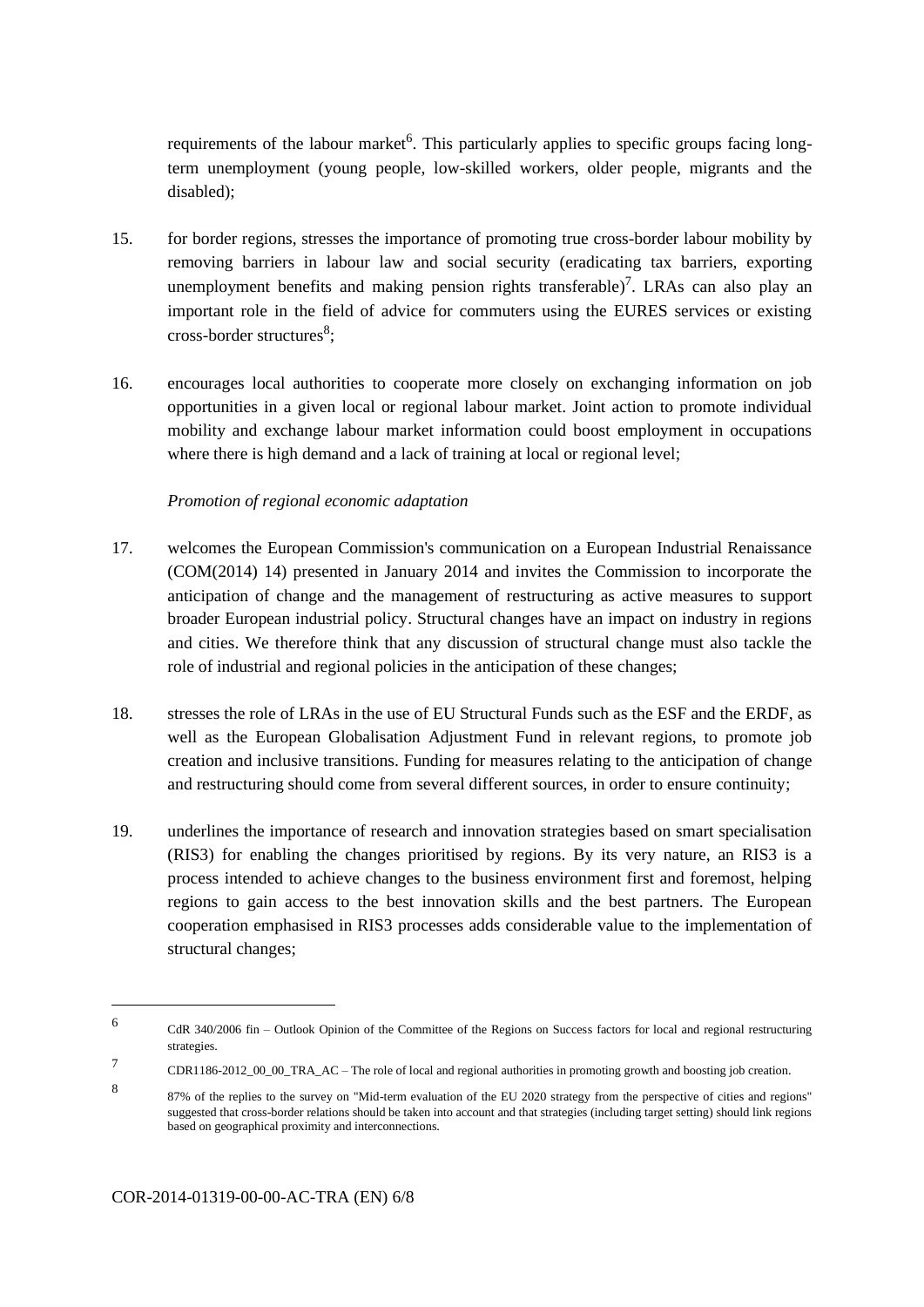#### **The role of LRAs in managing restructuring processes**

#### *Facilitation of partnerships*

- 20. feels that the most important role for LRAs in restructuring is coordinating all the stakeholders. In practice, permanent coordination structures have proven crucial in ensuring rapid and effective responses at regional level;
- 21. endorses the EESC's call for closer coordination and cooperation at EU level between Commission policies and services, agencies and the numerous observatories, so that companies that are restructuring receive clear, consistent support in their decision-making. In particular, suitable and specific support and mentoring systems should be available to SMEs and micro businesses to help them with planning ahead for restructuring<sup>9</sup>.

Brussels, 3 December 2014

The President of the Committee of the Regions

Michel Lebrun

The Secretary-General of the Committee of the Regions

Jiří Buriánek

9 CCMI/102 - CESE 1591/2012 – Restructuring and anticipation of change: what lessons from recent experience?

COR-2014-01319-00-00-AC-TRA (EN) 7/8